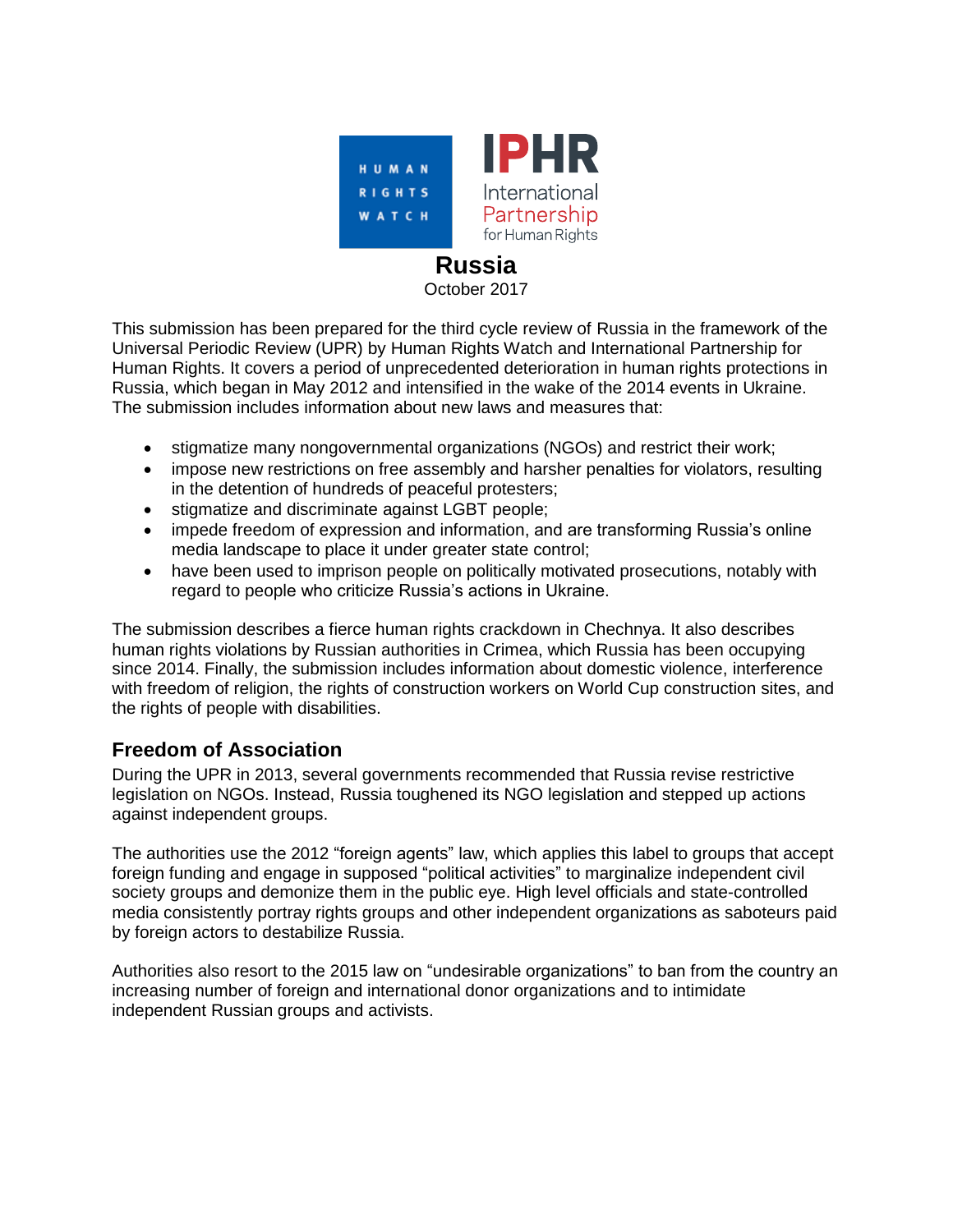#### **Law on "Foreign Agents"**

#### *Update, amendments*

As of September 2017, 88 NGOs were on the government's "foreign agent" registry, down from 150 in January 2017: some groups have chosen to either give up foreign funding or close. Since the adoption of the law in 2012 over 30 interdependent groups, including several human rights organizations, closed rather than accept the label.

The registry includes groups working on human rights, media, capacity-building, the environment, groups that help people with HIV/AIDS, victims of Soviet repression, and migrants and refugees, as well as think tanks and groups that provide free legal aid.

In 2014, the foreign agents' law was amended to authorize the government to forcibly register groups as "foreign agents."

Nongovernmental groups are branded as "foreign agents" if they engage in "political activity" while receiving foreign funding. The 2012 law defined "political activity" as actions aimed at influencing the government or public opinion. In 2014, parliament amended the law to include a more specific definition of "political activity," which codified established designations and includes legal or policy analysis, monitoring the work of government institutions, conducting public opinion surveys, engaging in research, petitioning government officials, etc.–as long as those efforts are aimed at somehow influencing the government or public opinion.

#### *Impact, consequences*

To avoid placement on the registry or to get off the registry, many NGOs are compelled to refuse foreign funding, reduce activities that risk retaliation, reduce publicity, and engage in selfcensorship; some choose to close.

Among the consequences of the "foreign agent" designation is a significant loss of capacity and effectiveness: government institutions and public officials refuse to cooperate with "foreign agents," municipalities terminate discounted rent agreements, and the promotion of reports and events is increasingly difficult. Consequences also include reputational loss, hindered access to school and university students, children in state institutions, people with disabilities in institutions, etc.) who can be accessed only with cooperation from public officials; significant time wasted in court proceedings; intrusive inspections and audits which paralyze NGO's work; more time-consuming, cumbersome reporting; and hefty fines for alleged failure to comply with the law's requirements, such as marking "foreign agent" on all publications and event announcements.

NGOs on the "foreign agents" list are slapped with penalties and end up paying thousands of dollars in fines.

In 2017, authorities brought criminal charges against [Valentina Cherevatenko,](https://www.hrw.org/news/2016/05/19/russia-rights-activist-interrogated) a prominent rights activist with Women of the Don group, for "malicious evasion" of the "foreign agents" law, but dropped the case several weeks later. However, the case serves as a reminder to leaders of other groups that they could face criminal charges, and a two-year prison term, for violating this law.

In 2015, the Justice Ministry accused Human Rights Center Memorial of undermining the country's "constitutional rule" and using foreign funding to harm Russia. It stated that this "foreign agent" group was paid by foreign donors to foster negative public opinion, and asked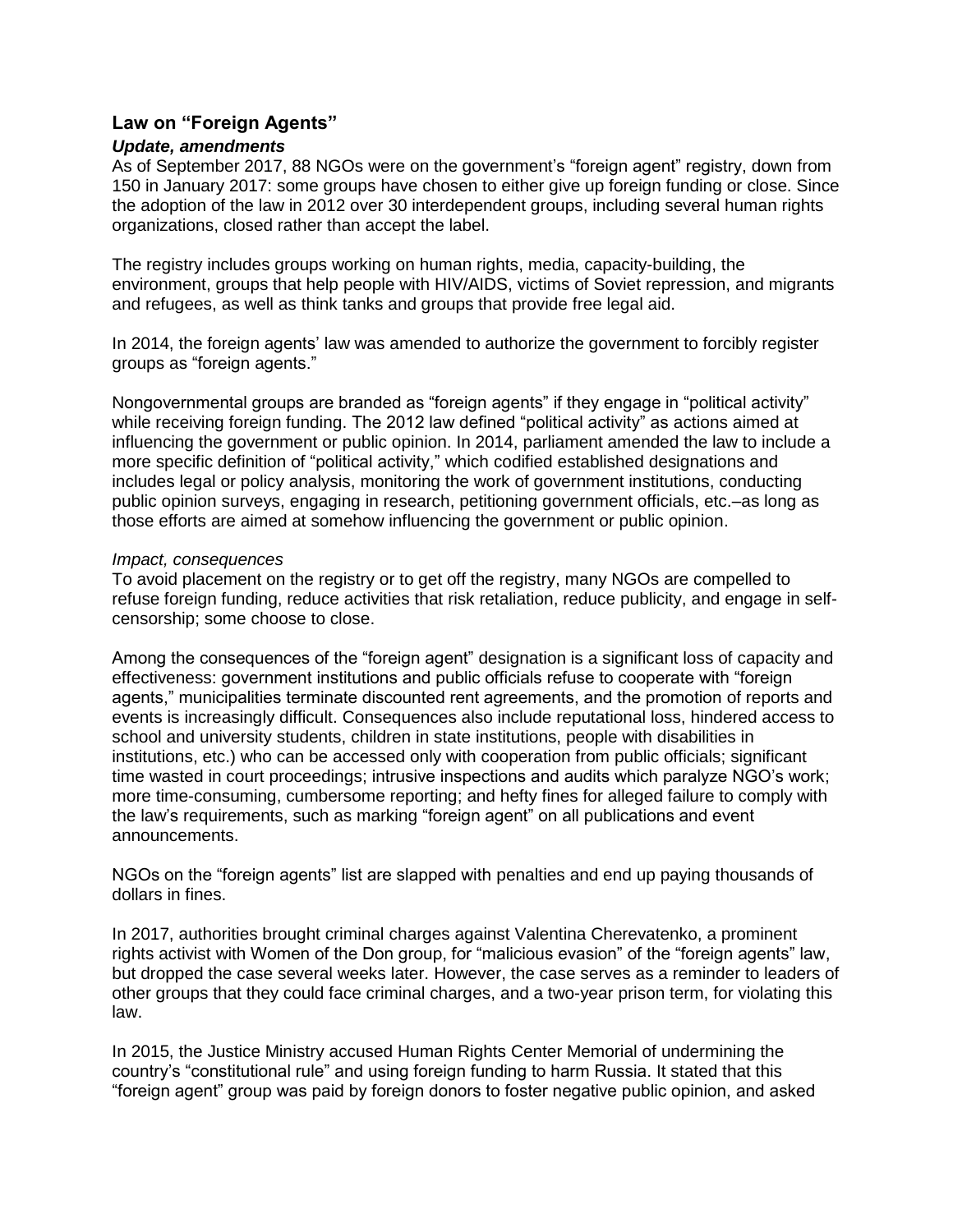the prosecutor's office to examine Memorial's allegedly unlawful activities. To date, these allegations have not triggered criminal proceedings, but the ministry's claim sent a chilling message to others.

Once branded "foreign agents," independent organizations are likely to be targeted by radical nationalist groups and nationalist smear campaigns. In 2016 a history education event organized by Memorial was attacked by radical nationalists, who threw eggs and antiseptic solution at participants. The attackers shouted that the participants were "national traitors." Police at the scene did little to stop the violence.

Several weeks earlier, a Russian state television nationwide news program ran a story about a Memorial exhibit that examined how schoolbooks from various countries interpret the history of World War II. The program accused Memorial of being "foreign agents" and defiling Russia by "re-writing" its history in the interests of their foreign funders.

In October 2016, aggressive individuals twice raided a photography exhibition at the Andrei Sakharov Center, which is on the "foreign agents" registry. The exhibition included photographs from the armed conflict in eastern Ukraine. The attackers vandalized several photo exhibits and yelled abuse at the center's staff, accusing them of supporting "fascists." Several Kremlincontrolled nationwide broadcasters appeared just before both attacks and then aired the footage with contemptuous comments about the Andrei Sakharov Center. No charges were brought against the attackers.

#### **Law on "Undesirable Organizations"**

Adopted in 2015, the law on "undesirable organizations" empowers the prosecutor general to extrajudicially ban from the country foreign or international groups that allegedly undermine Russia's security, defense, or constitutional order. There is no judicial review or appeal against the designation. Russian nationals involved with such organizations face first administrative fines and then criminal charges which can result in a six-year prison term.

The registry of "undesirable organizations" currently includes 11 entities, most of them American foundations and capacity-building groups.

In June 2017, a court in Krasnodar fined an activist 15,000 rubles (US\$260 USD) for supposed involvement in the UK-based "Open Russia," blacklisted as "undesirable." In August, a court in Tula fined another activist 1,000 rubles (\$17) also for supposed involvement with "Open Russia." In September, the Moscow city prosecutor's office charged SOVA Center, a prominent Moscow-based independent think-tank, and its director, Alexander Verkhovsky, with involvement with "undesirable organizations." The charges stemmed from hyperlinks on SOVA's website to sites of two American foundations, which had funded some of SOVA's past projects until they were banned as "undesirable" in 2015.

#### **Recommendations**

Repeal the "foreign agents" law and the law on "undesirable" organizations.

### **Freedom of Assembly**

Since 2012, new legislation has imposed new restrictions on free assembly. Authorities increasingly refused to authorize protest rallies, arbitrarily detained and ill-treated peaceful protesters and subjected them to administrative and criminal penalties.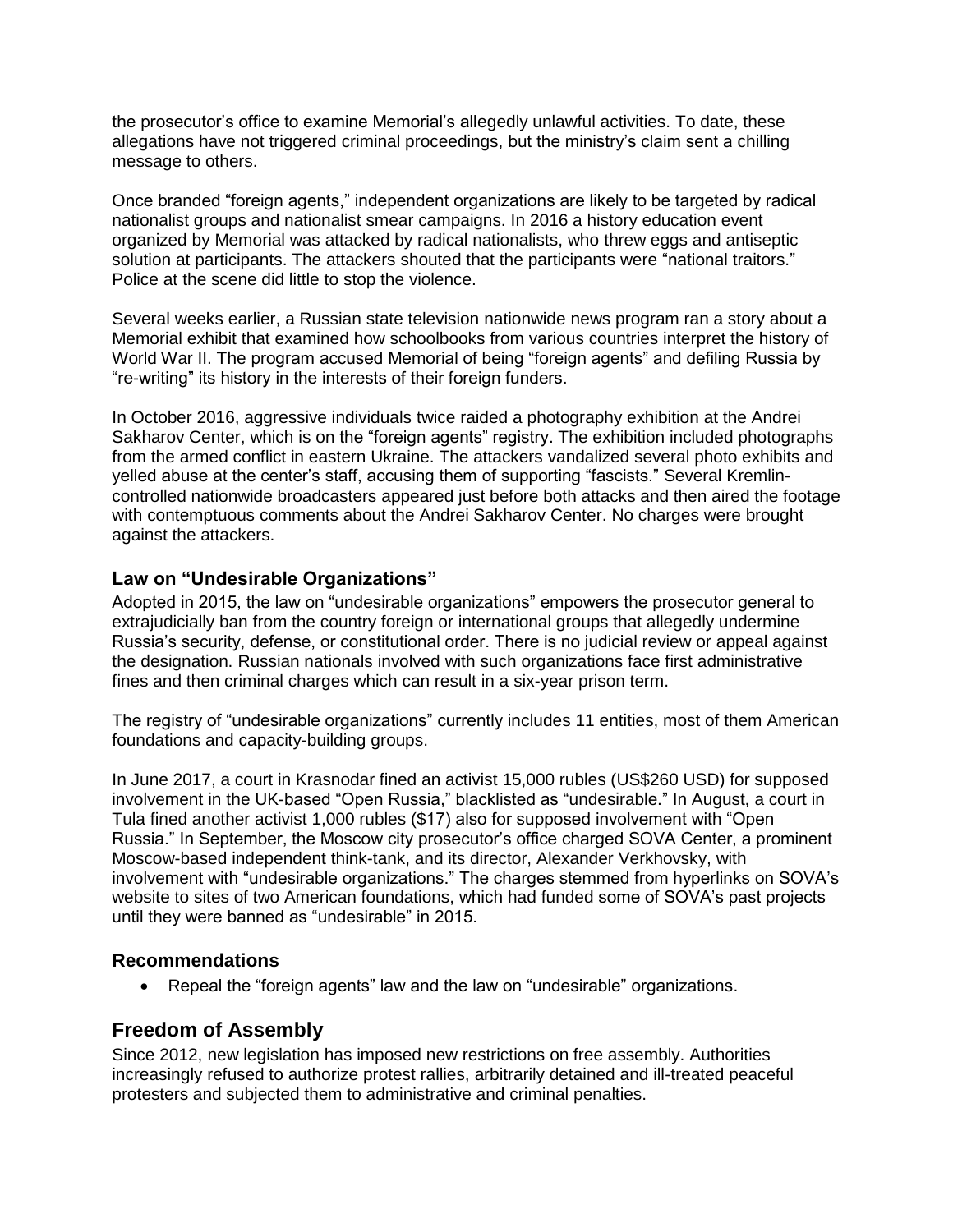Several dozen protesters have been criminally prosecuted and 15 received multi-year prison terms for involvement with the May 2012 Bolotnaya Square rally, including participating in, calling for, and organizing mass riots, and using violence against police. International experts and members of the Presidential Council on Civil Society Development and Human Rights questioned the proportionality and appropriateness of the charges.

In 2014, parliament amended the law on public rallies, imposing steeper fines for violating rules on public gatherings, and establishing criminal responsibility for repeated involvement in unauthorized rallies and a maximum five-year prison sentence.

In December 2015, Ildar Dadin became the first person imprisoned under this provision, receiving a 30-month prison term for a series of peaceful, single-person pickets. In February 2017, Russia's Constitutional Court ruled that criminal sanctions for repeated breaches of public assembly regulations should not be applied in cases where protesters do not constitute a threat. The Supreme Court subsequently quashed Dadin's criminal sentence and he was released.

In spring and summer 2017, government critics in numerous cities across [Russia](https://www.hrw.org/europe/central-asia/russia) held peaceful anti-corruption protests that authorities refused to approve. Officials harassed and intimidated protesters, including schoolchildren and university students, and parents whose children participated. University administrators threatened students with expulsion for involvement.

Police arbitrarily detained hundreds of peaceful protesters on June 12, 2017, in Moscow and St. Petersburg. If protesters questioned their detentions, police in some cases beat them. One protester in Moscow was hospitalized for a week with a concussion after a police officer hit her. Police apprehended people who, in many cases, were not even chanting slogans or carrying posters; courts fined or handed most of them 10 to 15 days' jail time, following flawed, proforma hearings.

In 2017, police throughout Russia interfered with political campaigning by Alexei Navalny, an opposition politician, by, among other things, detaining Navalny's campaigners on groundless administrative charges, including violating the regulations for public gatherings.

#### **Recommendations:**

- End criminal sanctions for repeat violations of regulations on public gatherings;
- When public assemblies are unauthorized, refrain from resorting to detention against peaceful participants; ensure accountability for police who use excessive force against peaceful protesters.

## **Freedom of expression**

Since 2012, parliament adopted laws that have dramatically increased the state's control over media. With few exceptions, mainstream media outlets have become the voice of the state, with some of them using elaborate propaganda tools to mobilize patriotic support for the government.

### **Internet freedom and online censorship**

The government has sought to control the narrative on politically sensitive issues, particularly online. The number of active internet users grew rapidly and, by 2017, comprised around 70 percent of Russia's population. The rise of global Internet platforms and services allowed Russian users to easily and instantly communicate, share user-generated content, access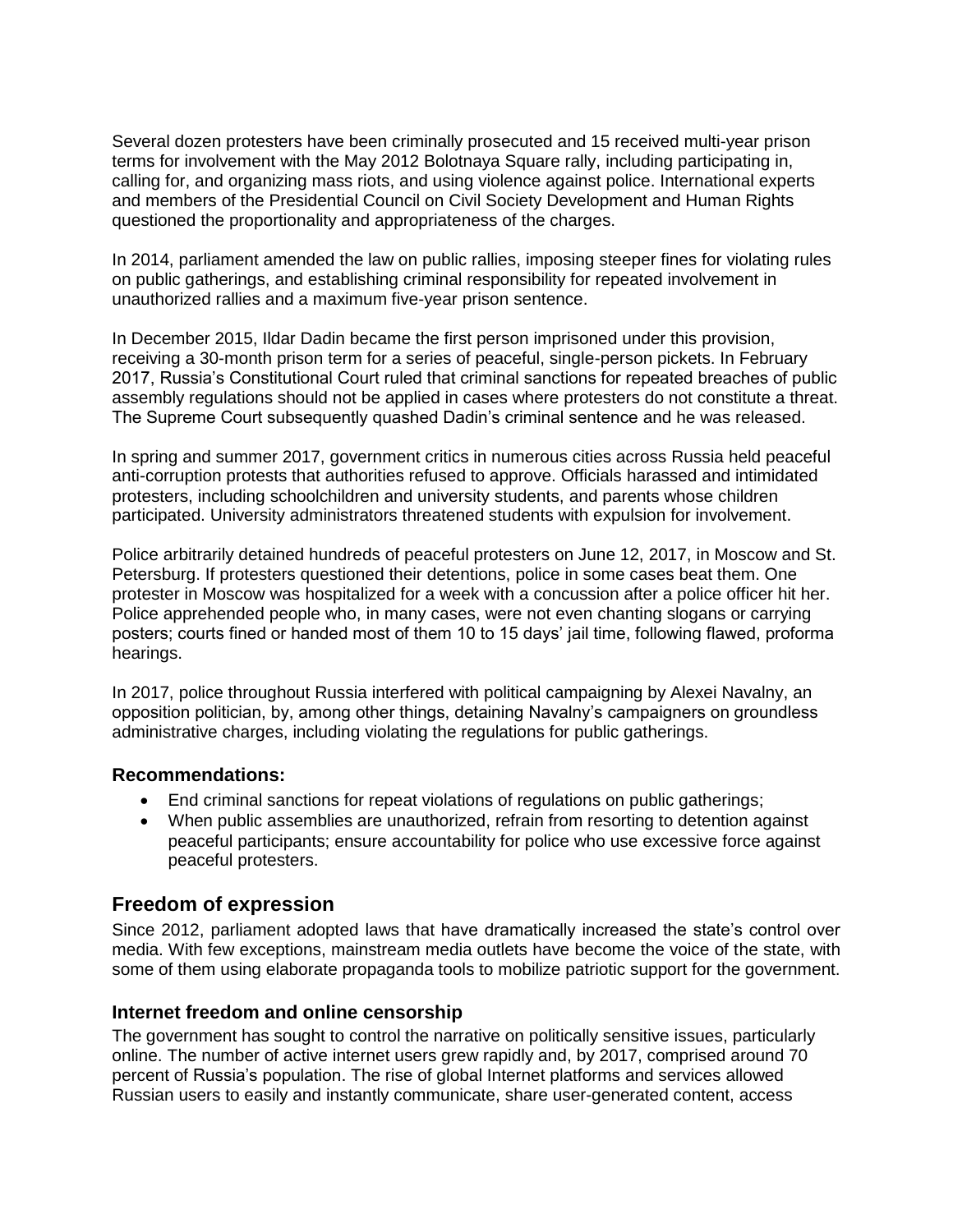independent information through social networks, email services, search engines and other cloud-based services. Russia's political opposition began actively using social media, blog platforms and independent news sites to reach their supporters.

In an attempt to control the internet, the parliament has since 2012 adopted numerous laws that limit or can be used to interfere with freedom of speech and information. Some of the laws threaten privacy and secure communication on the internet and effectively make no digital communication in Russia safe from unchecked government surveillance. For example, in 2016, parliament passed legislation requiring telecommunication and internet companies to retain the content of all communications for six months. The new laws made it easier for the authorities to identify users and access personal information without judicial oversight, unjustifiably interfering with privacy and freedom of expression.

A 2015 Data Storage law, which applies to email services, social media networks, and search engines prohibits storage of Russian citizen's personal data on servers located outside Russia. In 2016, Russian authorities blocked access to LinkedIn, a business social networking site with over 400 million users worldwide for noncompliance with the data storage legislation. In April 2017, authorities blocked four online messaging applications for failure to share the data about their users with the authorities and register with the Russian government. In September 2017, Russia's state agency responsible for overseeing online and media content publicly threatened to ban the social network Facebook in Russia, unless it complies with the Data Storage law. Also in September, authorities demanded that Telegram messaging application hand over encryption keys or face blocking in Russia.

#### **Prosecution of critics under anti-extremism legislation**

After Russia's occupation of Crimea and the start of the armed conflict in eastern Ukraine in 2014, authorities have stepped up their practice of using vague and overly broad anti-extremism laws to stifle dissenting voices and promote self-censorship. They have selectively enforced anti-extremism measures against individuals for critical views of the government, even when such views do not call for violence, in some cases conflating criticism of the government with extremism.

For instance, in 2017, Natalia Sharina, the director of the Moscow Library of Ukrainian literature, was found guilty of an extremist crime of "inciting hatred," through "providing public access to extremist literature" in the library. A court handed her a four-year suspended sentence. Throughout the 19-month investigation and the trial, Sharina, 59, was under house arrest.

Legislative amendments adopted since 2012 in the name of countering extremism have further increased fines and prison terms for extremism violations via online speech. Authorities designated some social media posts critical of the government's action as "extremist speech," namely "calls to mass rioting," "precursors to incitement," and the like, and have unjustifiably prosecuted dozens on criminal charges for social media posts, online videos, media articles and interviews. For example, in 2016 a court sentenced Alexei Kungurov, a blogger from Tyumen, Western Siberia, to two-and-a-half years in prison for criticizing Russia's intervention in Syria on charges of "justification of terrorism."

#### **Recommendations:**

 Amend vague and overly broad extremism legislation, end politically motivated prosecutions on "extremism" charges;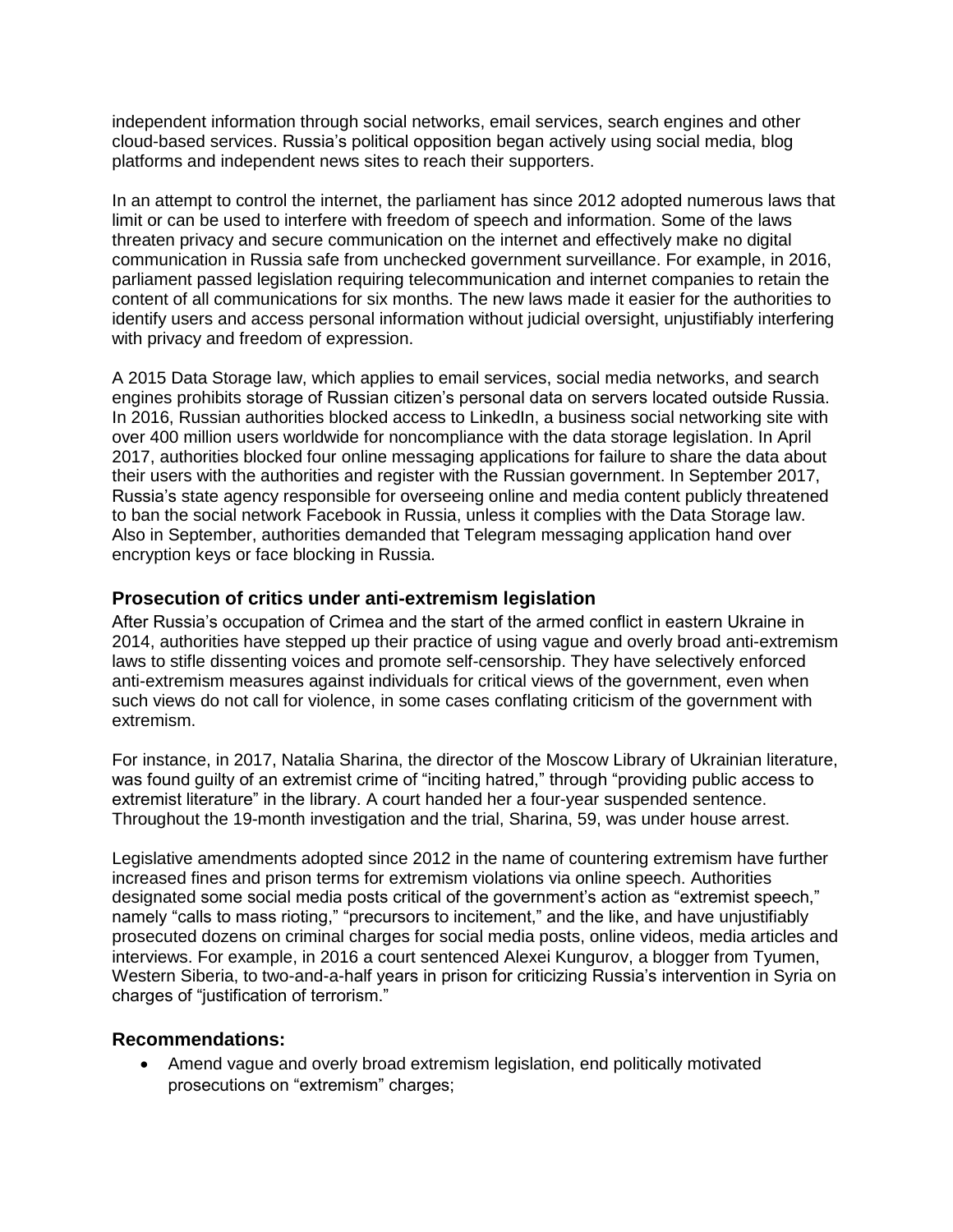- Amend the 2012 "child protection" legislative amendments to ensure they include due process safeguards, preventing the authorities from blocking content that should enjoy protection from government interference under international law;
- Repeal the 2013 law authorizing the prosecutor general to extrajudicially block access to online sources that "disseminate calls for mass riots, extremist activities or participation in unsanctioned public events." The authorities have repeatedly used this excessively restrictive law to target critics;
- Repeal the 2013 law making it a criminal offense to "offend the religious feelings of believers." The law provides no definition of "religious feelings" and sets no threshold for offending them, allowing prosecutors and courts tremendous discretion to target critical speech;
- Repeal the 2015 data storage legislation, requiring service providers to store Russian personal data on Russian territory;
- Repeal the 2016 counterterrorism legislation requiring telecommunication providers and internet companies to store all communications data for six months for potential access by security services and requiring companies to provide security services with encryption keys;
- Repeal the 2017 legislation prohibiting owners of virtual private network services and internet anonymizers from providing access to websites banned in Russia;
- Repeal the 2017 legislation banning anonymity for users of online messenger applications. Anonymity protects the rights of internet users and freedom of expression online.

### **Use of anti-extremism and other laws to curb free expression in Crimea**

Since Russia's occupation of Crimea in February 2014, Russian and de facto Crimean authorities have created a climate of pervasive fear and repression, nearly eliminating free speech and media on certain issues. Authorities have pressured and persecuted journalists who have openly criticized Russia's actions in Crimea.

For example, in 2016, Russian authorities charged Mykola Semena, a Crimea-based pro-Ukrainian journalist, with "making public calls threatening the territorial integrity of the Russian Federation." The separatism charges stemmed from Semena's article criticizing the occupation of Crimea. In 2017, a Russian court in Crimea handed Semena a two-year suspended sentence.

The authorities have targeted Crimean Tatars, a predominantly Muslim ethnic minority that is native to Crimea, and that has openly opposed Russia's occupation. In 2016, Crimea's Supreme Court banned Mejlis, the Crimean Tatar representative body, as extremist. Authorities have banned two Crimean Tatar leaders, Mustafa Dzhemilev and Refat Chubarov, from the peninsula, shut down Crimean Tatar media outlets, including ATR, 15 Minutes, and Krym.Realii, and harassed and imprisoned Crimean Tatar activists and Mejlis members on extremism charges.

In May 2016, authorities charged Ilmi Umerov, a former chairman of Mejlis, with separatism in connection with a live interview, in which Umerov criticized Crimea's occupation. In August 2016, Umerov was forcibly transferred to a psychiatric facility for three weeks. In September 2017, a Russian court in Crimea sentenced Umerov to two years in prison. In a separate trial, also in September 2017, another Russian court in Crimea sentenced another former Mejlis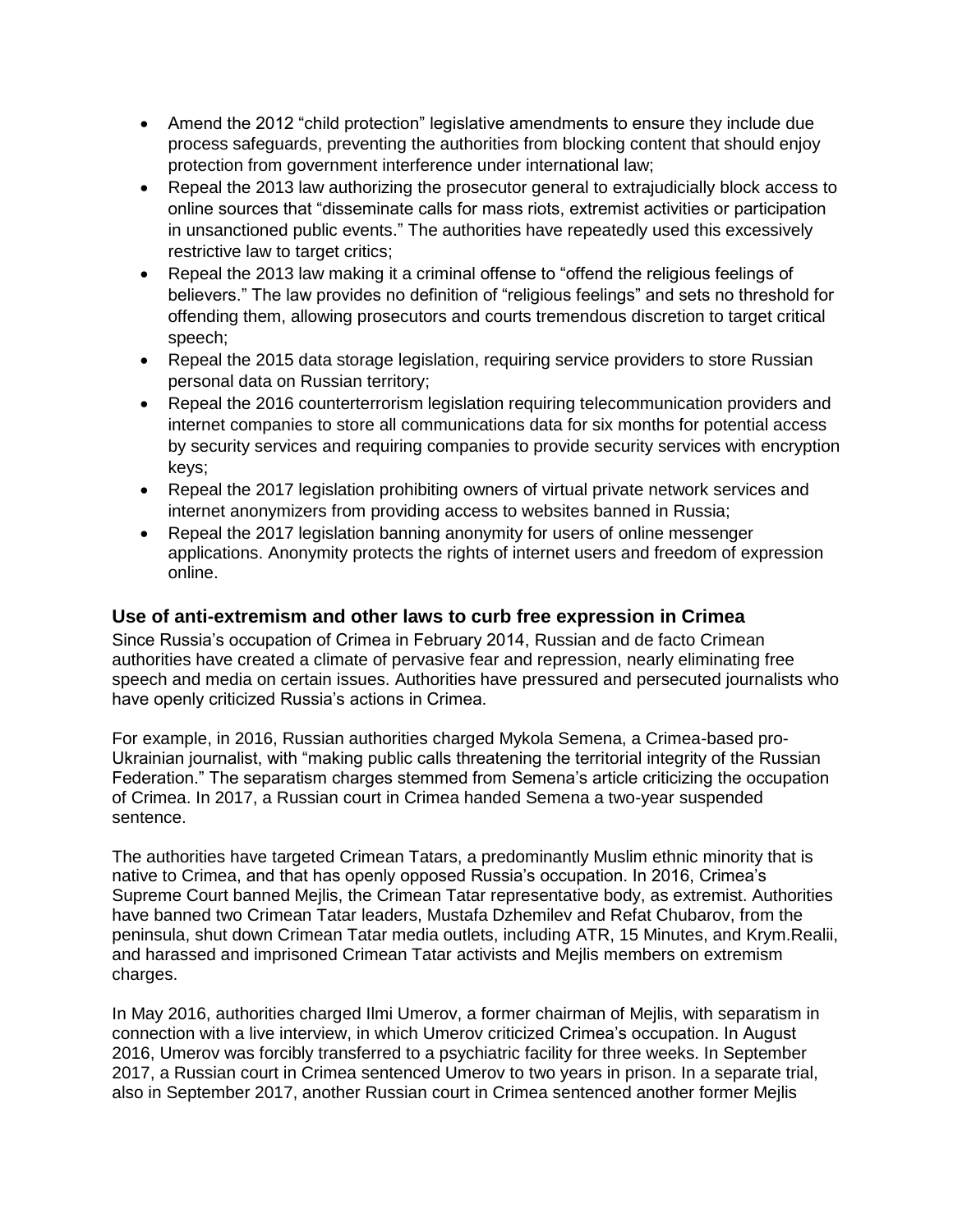leader, Akhtem Chiygoz, to eight years in prison, following an unfair trial, on groundless charges of organizing "mass riots." Oleg Sentsov, a filmmaker, was sentenced in 2015 to 20 years of prison following an unfair trial, on politically motivated terrorism-related charges.

#### **Recommendations:**

 Take the necessary steps to have the verdicts of Ilmi Umerov, Mikola Semena, Akhtem Chiygoz, and Oleg Sentsov, set aside, and free Akhtem Chiygoz and Oleg Sentsov; Cease harassment and politically motivated prosecution of people in Crimea for expressing their opinions about the occupation of the peninsula.

## **Freedom of Religion**

### **Persecution against Salafi Muslims**

#### *Dagestan*

In 2013, law enforcement and security agencies in Dagestan boosted efforts to control Salafi Muslims (adherents of Salafism, a fundamentalist interpretation of Sunni Islam) by equating them with Islamist insurgents or their collaborators. Police raided Salafi mosques, rounding up and detaining believers. In 2016, authorities closed several Salafi mosques.

From 2013 to 2016, police placed hundreds of presumed Salafis on special "watch lists," which meant subjecting them to routine stops at road checkpoints, repeated questioning, unjustified short-term detentions and fingerprinting, and, in some cases, coerced DNA testing.

Law enforcement justified the watch lists, which had no legal basis, as necessary for preventing religious extremism. In 2017, local authorities stated that the Dagestani Interior Ministry stopped placing "adherents of non-traditional Islam" on police watchlists. However, harassment and arbitrary detention of Salafi continue.

### *Chechnya*

Authorities in Chechnya also equate local Salafi Muslims with insurgents or their collaborators. Calling them Wahhabis, Ramzan Kadyrov, the head of the Chechen Republic, made repeated public assertions that they have no place in Chechnya. Kadyrov instructed police and local communities to closely monitor how people pray and dress and to punish those who stray from Sufi Islam, traditional to the region. From 2013 through 2017, police raids on presumed Salafis were widespread. According to Memorial Human Rights Center (Memorial), a leading Russian rights group that has long-term expertise on the North Caucasus, in the last three months of 2015 alone, local law enforcement and security agencies detained several hundred men in these raids, ill-treating many. The detentions were not officially registered, and the detainees' families were not informed about the detainees' whereabouts.

### **Ban on Jehovah's Witnesses Organization**

In April 2017, Russia's Supreme Court ruled that the Jehovah's Witnesses Administrative Center was an extremist organization, closed it on those grounds, and banned all Jehovah's Witnesses' activities throughout Russia, which has about 100,000 Jehovah's Witnesses worshippers. Violators could face fines of 300,00 to 600,000 rubles (US\$5,343 to \$10,687) to a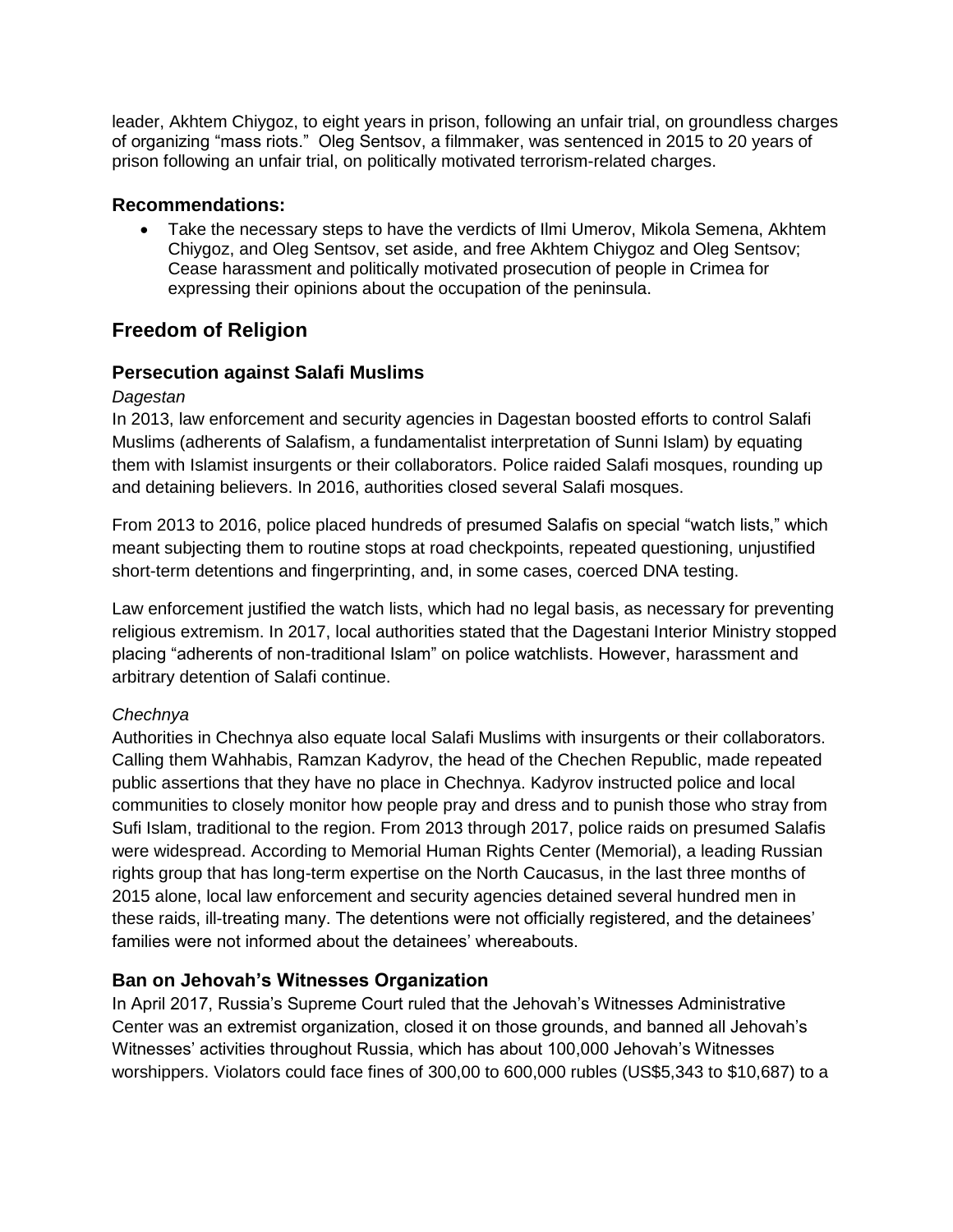maximum of six to 10 years in prison. Jehovah's Witnesses are prohibited to congregate for worship at their church or anywhere in Russia.

## **The "Yarovaya Law"**

In July 2016, the "Yarovaya Law" entered into force, banning people who are not clerics with registered religious organizations from proselytizing outside of officially recognized religious institutions and cemeteries. Since then, authorities fined over 100 religious activists, mainly evangelist Christian, for either preaching without special authorization or distributing religious literature without the religious distributor's name on the cover.

#### **Recommendations:**

- Reverse the ban on the Jehovah's Witnesses organization;
- Drop excessive interference with freedom of religion, including the ban on proselytizing that does not go beyond the boundaries of legitimate free speech;
- Stop singling out Salafis for police raids, searches, and the like, solely on the grounds of their religious affiliation.

## **Human Rights Crisis in Chechnya**

With the Kremlin's tacit approval, Kadyrov continued to run Chechnya through brutal repression. Law enforcement and security agencies under his control have been involved in abductions, enforced disappearances, torture, extrajudicial executions, and collective punishment to eliminate dissent. The main targets are alleged insurgents, their relatives, suspected jihadist sympathizers, Salafi Muslims, and even the mildest government critics.

### **Counter-insurgency abuses**

In December 2014, Kadyrov publicly pledged to destroy houses of insurgents' families and several highly publicized episodes of house burnings followed. On December 18, 2014, President Vladimir Putin, for the first time, issued a mild, unprecedented public rebuke of Kadyrov. But the punitive house-burnings in Chechnya continued.

From December 2016 to January 2017, Chechen security officials carried out numerous abusive counter-insurgency operations, illegally detaining and torturing presumed jihadists. Human Rights Center Memorial found that 25 of the detainees forcibly disappeared and died after they were abducted.

### **Silencing critics**

Kadyrov's crackdown on human rights defenders and critical journalists worsened and spread to any local critics who speak out openly or in closed groups on social media or mobile messenger apps, and intensified starting in 2015. The authorities, acting directly or through proxies, punish dissenters by unlawfully detaining them—including through abductions and enforced disappearances— subjecting them to beatings, death threats, and threatening and physically abusing their family members.

### **Anti-gay purge**

From late February 2017 through early April, security officials unlawfully rounded up dozens of men on suspicion of being gay and tortured them into naming their gay acquaintances. They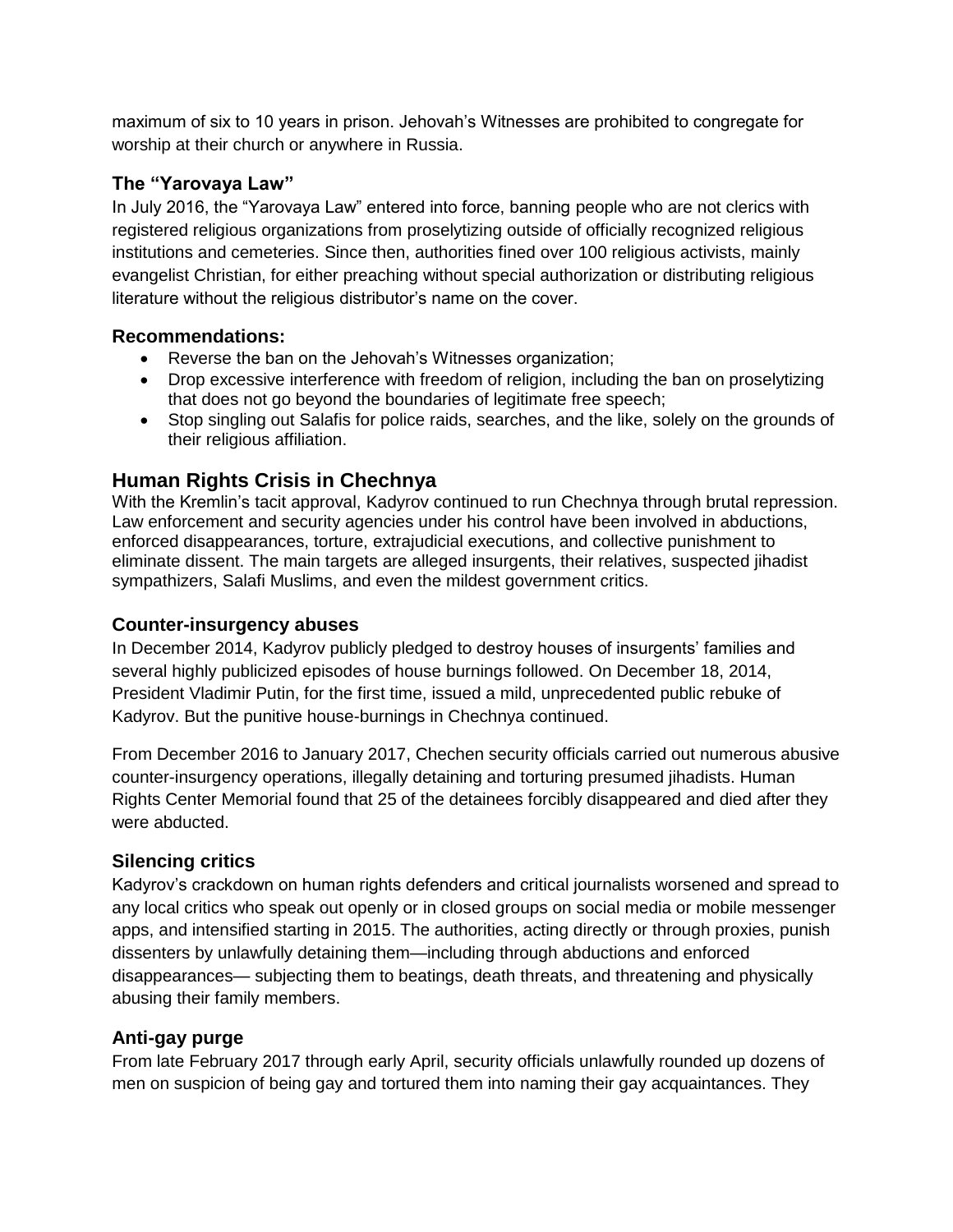exposed some of the captives to their families as gay and encouraged honor killings. At least two high-level local officials watched police humiliate, beat, and electrocute the detainees.

Chechen authorities responded to the allegations by denying the existence of gay people in Chechnya, suggesting obliquely that families kill their gay relatives, and accusing journalists and human rights defenders of seeking to destabilize the republic.

The Russian LGBT Network opened a special hotline for those in immediate danger and provided evacuation-related assistance to over 50 persons. Chechen police allegedly harassed relatives of those who fled.

Faced with consolidated international outcry, federal authorities eventually launched an investigation. By summer 2017, the investigation apparently stalled.

### **Treatment of women**

For over a decade, Chechen authorities have been implementing a "women's virtue campaign" aimed at ensuring that women wear headscarves in public and adhere to traditional family roles. With apparent approval by local authorities, Carthage, a Chechen online group, published photos of numerous women and called for their punishment. In September, federal authorities blocked the website for "extremist" content.

In June 2017, Kadyrov launched a "family reunification" program, creating local councils of public officials and religious authorities, who draw up lists of divorced couples and approach the spouses separately, suggesting reconciliation. In September, Chechen media reported that the program led to the reuniting of over 1000 divorced couples. Those reluctant to cooperate, including women who had fled abusive marriages, were allegedly pressured by the councils.

### **Recommendations**

- Publicly condemn the 2017 anti-gay violence in Chechnya, and ensure a thorough and impartial investigation that provides anonymity and other protections so that victims and witnesses may participate. This includes allowing them to testify remotely;
- Ensure all Chechen authorities, including law enforcement and security agencies, fully comply with Russia's domestic legislation and international human rights obligations;
- Ensure an immediate shut down of all unofficial detention facilities in Chechnya;
- Ensure Chechen authorities immediately stop collective punishment and public humiliation practices in Chechnya;
- Ensure victims have effective access to meaningful remedies and accountability mechanisms for violations of human rights;
- Bring perpetrators of abuses in Chechnya to justice and ensure transparency regarding investigations and/or prosecutions undertaken, including their outcome;
- End the "women's virtue" campaign and take proactive step to ensure the rights and equality of women and girls in Chechnya;
- Condemn pressure on partners or spouses to reconcile, particularly when such reconciliation may entail risks, such as in cases of abusive relationships. Ensure essential services and protections for those who have escaped abusive relationships.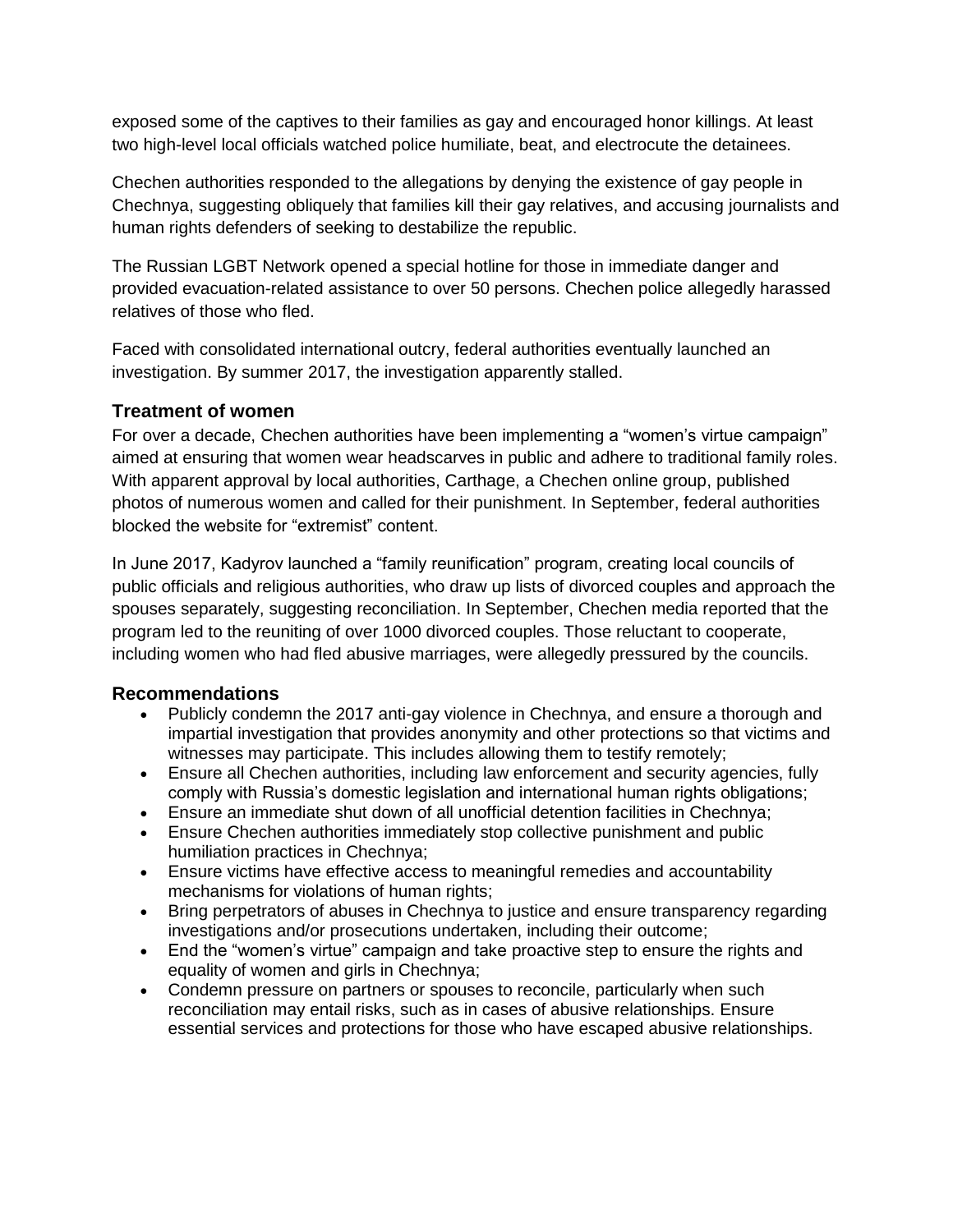## **Domestic violence**

Domestic is widespread in Russia. Certain violent acts committed by family members are prosecuted as crimes, but domestic violence is not classified as a separate criminal offense despite public awareness campaigns, ongoing advocacy by women 's groups, and two decades of discussion. Official statistics show that around 40 percent of all violent crimes in Russia are committed within the family, but chronic underreporting and the lack of a separate domestic violence offense make it difficult to ascertain the real scope of domestic violence

According to human rights groups, officials routinely fail to investigate or even respond to domestic violence allegations. Domestic violence victims suffer social stigma. Support services are lacking and do not provide victims with immediate and long-term solutions. A country with over 75 million women, Russia has only 400 shelter beds, far below Council of Europe standards. Shelter space specifically for domestic violence survivors is very limited.

In 2016, criminal code amendments decriminalized all first assault and battery offenses that did not cause serious harm to health, except when such offenses occurred within a family. In February 2017, President Putin signed into law a bill decriminalizing a first offense of violence against a family member that did not cause serious harm to health. The 2017 law applies to violence against any family member, including women and children. Abusers, if found guilty of a first domestic abuse offense, would face a minimal fine, up to 15 days' administrative detention, or compulsory community service, rather than the penalty of up to two years' imprisonment they would face under the criminal code.

## **Recommendations**

- In line with CEDAW's 2015 conclusions and recommendations on Russia, adopt legislation to prevent and address violence against women, including domestic violence, and introduce ex officio prosecution of domestic violence;
- Provide mandatory training for law enforcement and judicial personnel on domestic violence;
- Ensure adequate shelter spaces and other protection for survivors of domestic violence, as well as medical and mental health care;
- Gather statistics on domestic violence disaggregated by the sex, age, nationality, and relationship between the victim and the perpetrator.

# **Sexual Orientation and Gender Identity**

In June 2013, President Putin signed into law a federal bill banning the promotion of information among children about "nontraditional" sexual relationships, widely understood to mean relationships among lesbian, gay, bisexual, and transsexual (LGBT) people. The law sets out administrative (not criminal) penalties, including heavy fines and the deportation and detention of foreigners found to have violated the law. During the 2013 UPR, Russia's peers flagged as discriminatory similar laws that had been adopted, beginning in 2006, in ten Russian regions.

Also in June 2013, parliament passed a law banning the adoption of Russian children by foreign same-sex couples and by unmarried individuals from countries where marriage for same-sex couples is legal.

The federal "gay-propaganda" law specifically bans spreading among children information promoting the "attractiveness of nontraditional sexual relationships" and providing a "distorted notion of social equivalence of traditional and nontraditional sexual relationships." The ban applies to the press, television, radio, and the internet.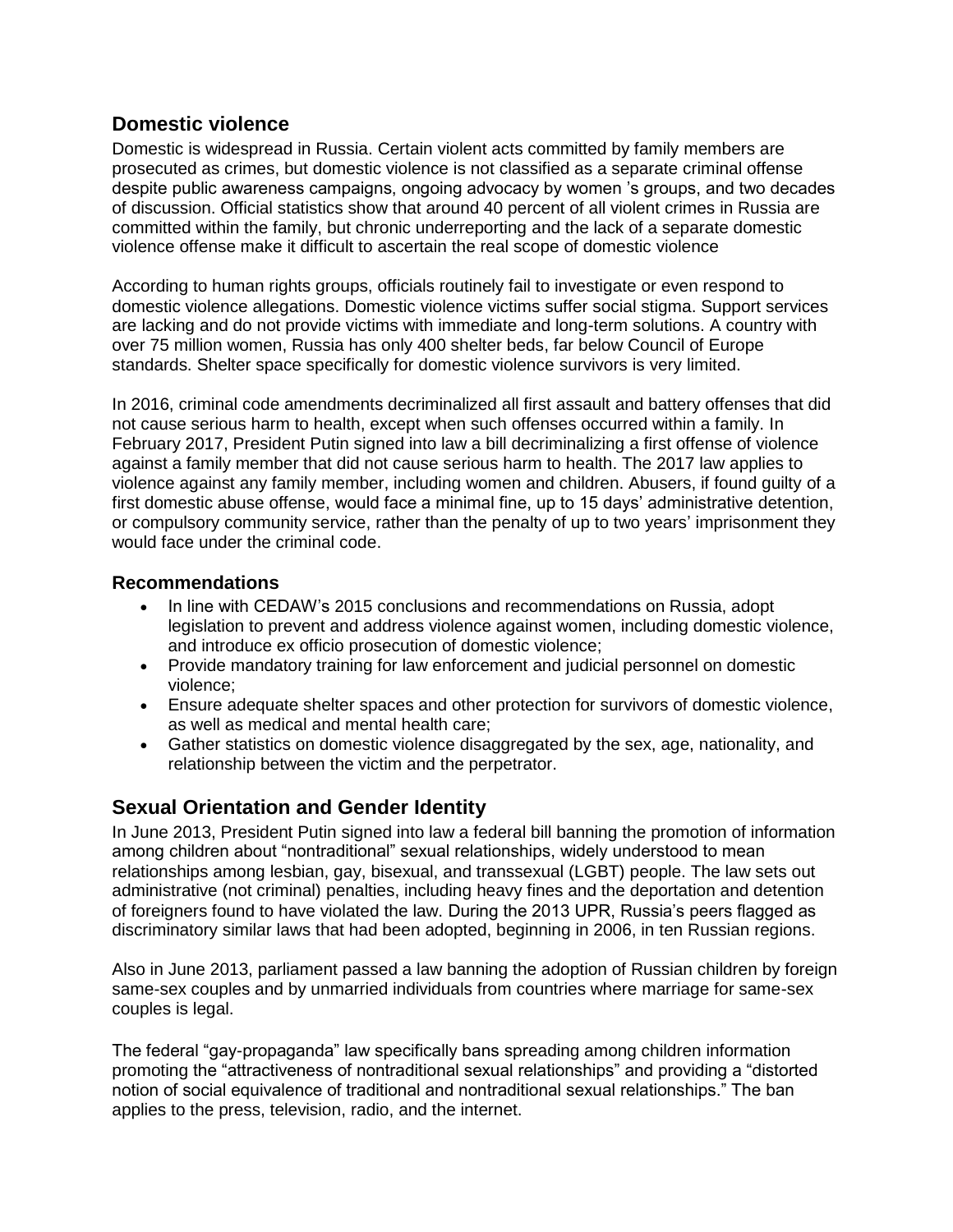The law is fundamentally discriminatory because it presumes that relationships among LGBT people do not have the same "social equivalency" as "traditional" relationships. It treats information that puts LGBT people in a positive light as harmful to children, and sets out similar sanctions for promoting among children drug and alcohol use and suicide.

In June 2017, the European Court of Human Rights ruled that the "gay propaganda" law violated freedom of expression, was discriminatory, encouraged homophobia, and was harmful to children.

While administrative cases under the law have so far been few, the law has clearly had harmful effects on Russia's LGBT community. Public debates in the lead-up to and aftermath of the law's adoption occasioned some instances of hateful, discriminatory, degrading rhetoric about LGBT people in Russia, including on state television stations. During the same period, Human Rights Watch and Russian rights groups documented an upsurge in violent attacks and harassment of LGBT people across [Russia.](https://www.hrw.org/europecentral-asia/russia) In 2013 and 2014, dozens of LGBT people described to Human Rights Watch being beaten, abducted, humiliated, and called "pedophiles" or "perverts," in some cases by radical homophobic groups, and in others by strangers on the subway, on the street, at nightclubs, at cafes, and in one case, at a job interview. Many of the victims did not report attacks against them to the police because they feared direct harassment from police and did not believe the police would take the attacks seriously. With regards to those who lodged complaints with the police, few effective investigations followed.

LGBT activists also face physical violence and harassment at public events supporting LGBT equality, and the police consistently fail to take adequate measures to prevent the attacks and protect them from violence. Also, local authorities across Russia have frequently used the "gay propaganda" law to prohibit demonstrations in support of LGBT rights.

Since the adoption of the "gay propaganda" law, Russian courts have issued fines in 15 cases for spreading "gay propaganda," including fines against Deti-404, an online group that offers psychological support, advice, and a safe community for LGBT children who experience violence and aggression because of their real or perceived sexual orientation or gender identity.

### **Recommendations**

- Condemn the use of hate speech in regard to lesbian, gay, bisexual, and transgender (LGBT) people and issues related to their lives and health;
- Publicly acknowledge the scope and gravity of the problem of violence and harassment against LGBT people in Russia, and commit to taking steps to end these abuses;
- Repeal the 2013 "gay propaganda" law and ensure that legislatures of Russian regions where regional anti-LGBT "propaganda" laws remain in force also repeal;
- Direct the country's law enforcement authorities to fulfill their responsibility to investigate in a thorough, impartial, and timely manner all allegations of violence against LGBT people and hold perpetrators to account;
- Introduce legislation to protect the rights of all LGBT people, including children, such as legislation to explicitly proscribe discrimination against them in public services and to make sexual orientation and gender identity a protected category against discrimination in relevant provisions of Russia's criminal and civil laws;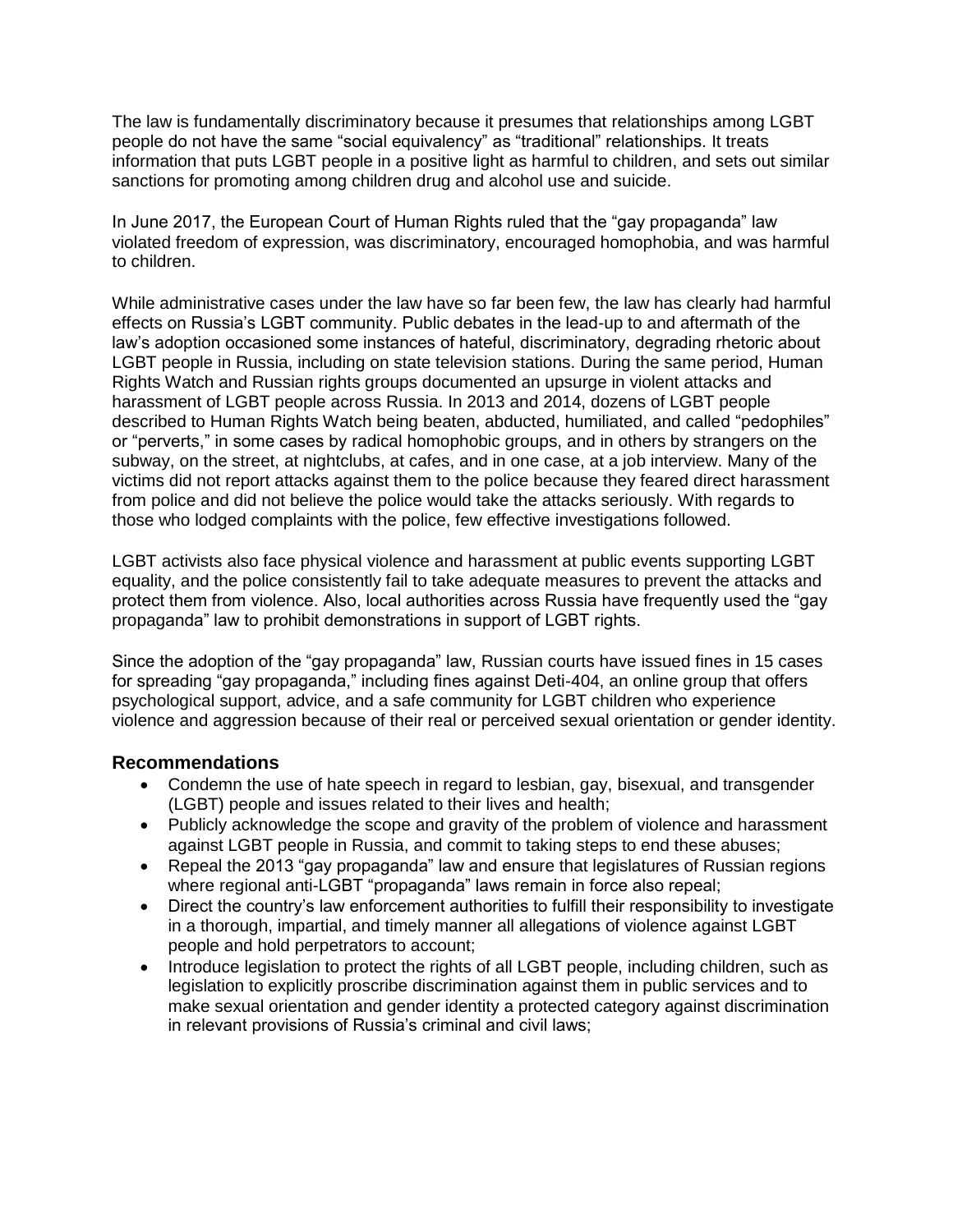## **Workers' Rights**

Construction workers building stadiums for Russia to host the FIFA 2017 Confederations Cup and 2018 World Cup face exploitation and labor abuses, including non-payment of wages either in full or in part, or several months' delays in payment of wages; work in temperatures as cold as -25 degrees Celsius without sufficient protections, and the lack of contracts required for legal employment. At least 17 workers have died on World Cup stadium sites since construction began, according to the Building and Wood Workers' International Global Union. Workers on several stadiums have organized strikes repeatedly to protest non-payment of wages and other labor abuses. International media have published credible reports about North Korean workers employed on the World Cup Stadium in St. Petersburg in 2016 working long hours with few days off, and compelled to send wages to the North Korean government.

Similarly, in preparation for the Sochi 2014 Winter Olympics, Russian employers violated many migrant workers' rights by refusing to provide them employment contracts, refusing to pay them for their labor, failing to create safe working conditions, requiring them to work long hours without additional compensation, and refusing to allow time off from work. Some employers retaliated against foreign migrant workers who protested abuses by denouncing them to the authorities, resulting in the workers' expulsion from Russia.

### **Recommendations:**

- End widespread worker rights violations in the construction sector, through rigorous inspections and accountability for employers who exploit and abuse workers;
- Issue a high-level public message of zero tolerance for worker abuse;
- Refrain from punishing migrant workers, including through deportations, for the unscrupulous practices of employers;
- Undertake education campaigns to inform workers of their rights, and ensure accessible, effective mechanisms for workers to file complaints without retaliation.

## **People with Disabilities**

Hundreds of thousands of adults and children with disabilities currently live in closed institutions. Many parents are misinformed about their children's disability, and state officials often recommend sending children with disabilities to institutions from a very young age. Reports of serious physical and emotional abuse against children and adults with disabilities in state institutions persist. In 2013-2014, Human Rights Watch researchers visited 10 state orphanages for children with disabilities and found that many children face physical and psychological violence and neglect and are denied adequate healthcare, education, and play.

Russia has committed to addressing the high rates of children in state institutions, but current policies lack concrete implementation and monitoring. In 2016, the Ministry of Labor and Social Affairs proposed reforms intended to improve conditions in institutions for adults with disabilities but has not communicated whether it will develop a policy to move them out of institutions and expand community-based living for adults with disabilities.

The government has made considerable efforts to improve accessibility in public facilities, but adults and children living with various disabilities continue to face many barriers to participating in their communities. These include physical barriers, such as the lack of ramps and elevators and inadequate accommodations in transportation systems; policy barriers, such as lack of inclusive education; and social barriers, such as employers' unwillingness to hire people with disabilities.